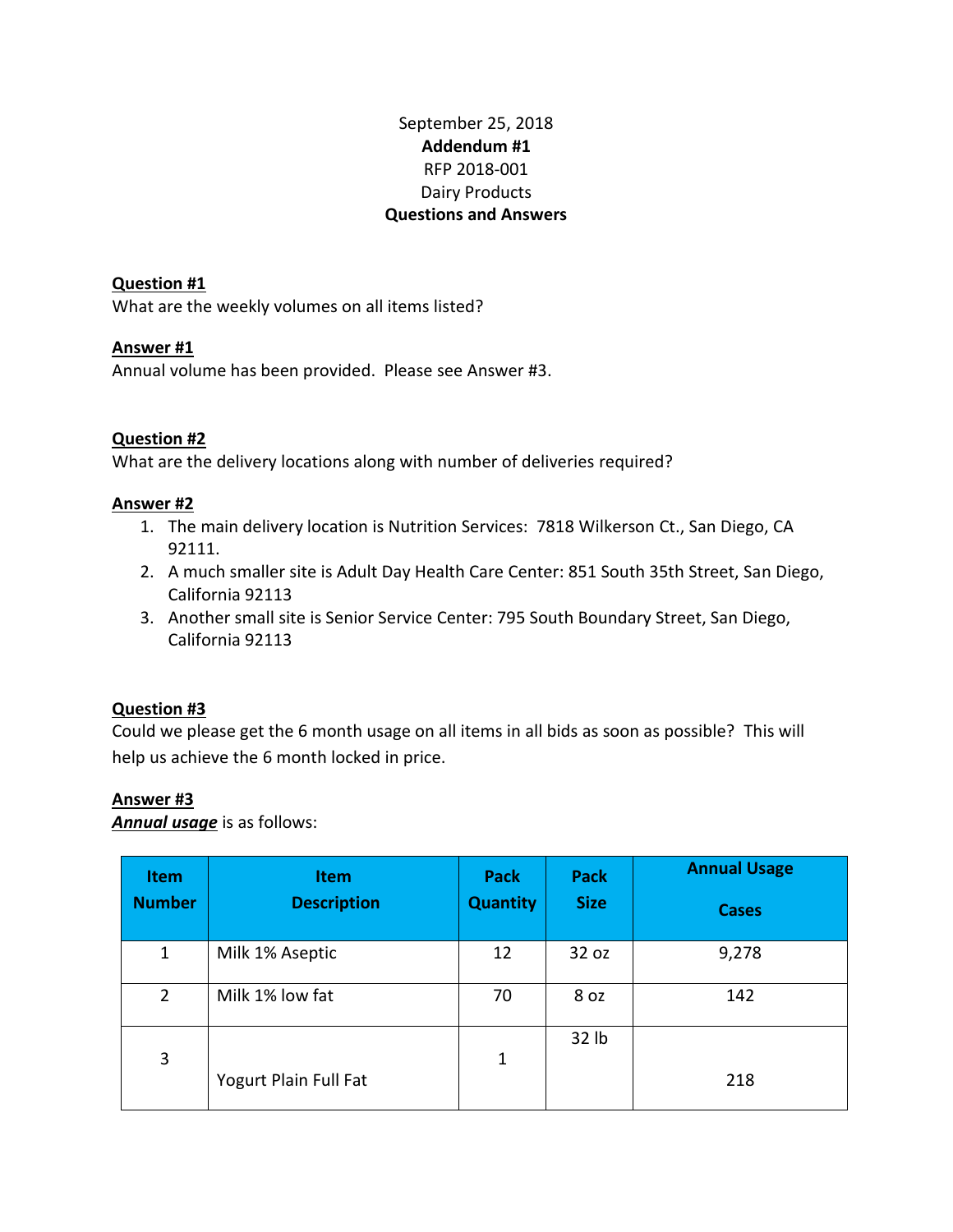| $\overline{4}$ | Yogurt French Vanilla Low-fat<br>Organic                                                  | 6              | 32 oz           | 300 |
|----------------|-------------------------------------------------------------------------------------------|----------------|-----------------|-----|
| 5              | Milk 1% low fat crate                                                                     | 70             | 8 oz            | 606 |
| 6              | Milk Homogenized                                                                          | 6              | .5 gal          | 375 |
| $\overline{7}$ | Cheese Cottage Small Curd 2%                                                              | $\overline{2}$ | 5 <sub>lb</sub> | 260 |
| 8              | Milk Non-Fat Lactose-free                                                                 | 12             | 8 oz            | 354 |
| 9              | Cheese cream plain spread<br>cup                                                          | 100            | 1 <sub>oz</sub> | 99  |
| 10             | Cheddar Mild Fancy Shredded                                                               | $\overline{4}$ | 5 lbs           | 38  |
| 11             | Cheese Monterey Jack Fancy                                                                | 4              | 5 lbs           | 25  |
| 12             | <b>Cheese Swiss Feather</b><br>Shredded                                                   | 4              | 5 lbs           | 8   |
| 13             | Milk Soy Ultra Plain *Must<br>meet Child and Adult Care<br><b>Food Program regulation</b> | 12             | 32 oz           | 330 |

## **Question #4**

Section 4. Prices, Compensation and Payment

4.1 Fixed pricing for a period of six (6) months. Requiring fixed dairy pricing can cause a violation of state law. Please clarify.

# **Answer #4**

Fixed pricing is not negotiable until after the first contract year and is at the discretion of the Agency. However, there are food only items where price fluctuates depending on the market and bidders should be aware and bid accordingly on food categories that may apply.

# **Question #5**

Which month does Neighborhood House want us to use in our costing and will use in your evaluation of your RFP?

## **Answer #5**